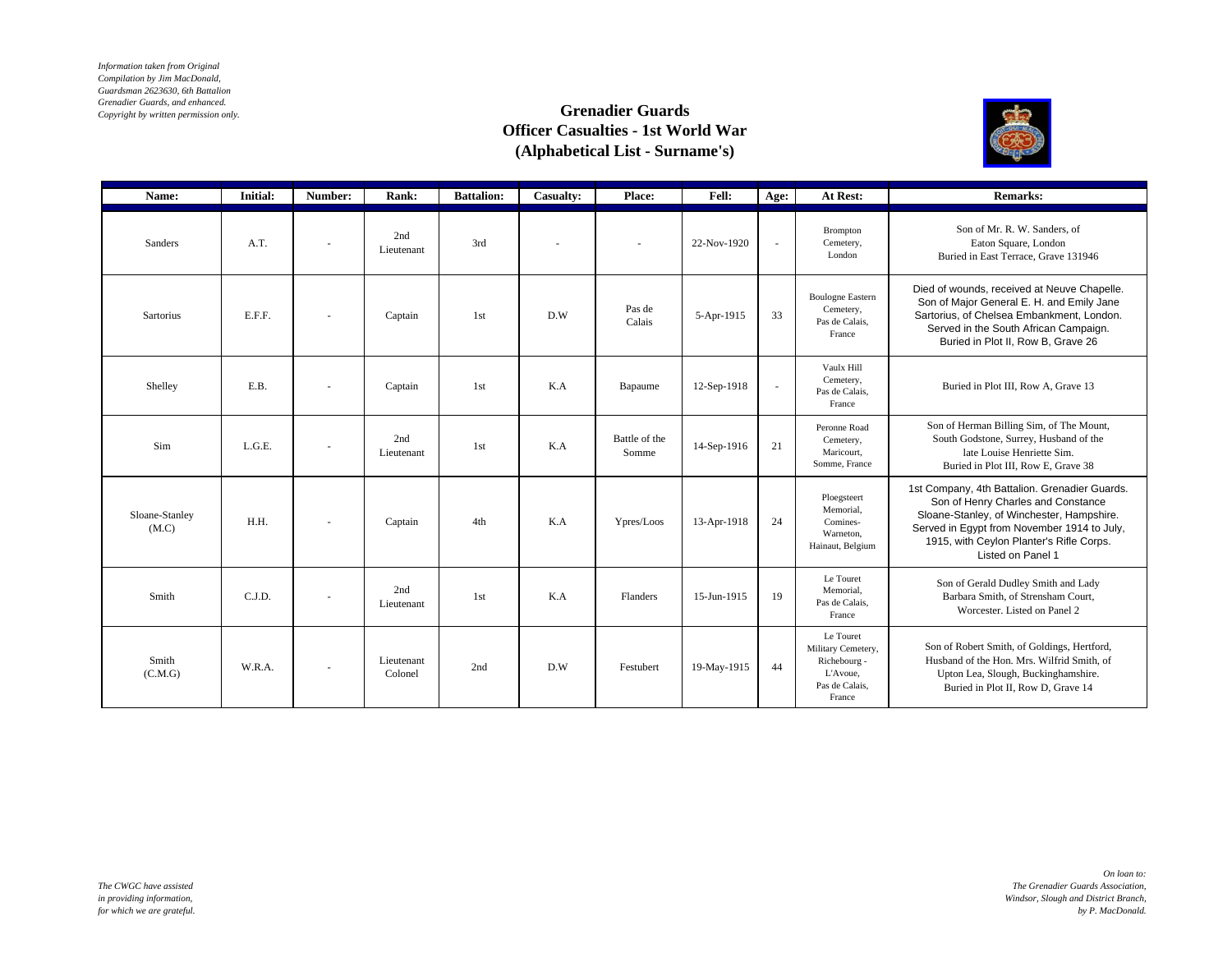*Information taken from Original Compilation by Jim MacDonald, Guardsman 2623630, 6th Battalion Grenadier Guards, and enhanced. Copyright by written permission only.*

## **Grenadier Guards Officer Casualties - 1st World War (Alphabetical List - Surname's)**



| Name:             | <b>Initial:</b> | Number:                  | Rank:             | <b>Battalion:</b>   | Casualty: | Place:                   | Fell:       | Age:                     | At Rest:                                                                           | <b>Remarks:</b>                                                                                                                                                                                                                                                                                               |
|-------------------|-----------------|--------------------------|-------------------|---------------------|-----------|--------------------------|-------------|--------------------------|------------------------------------------------------------------------------------|---------------------------------------------------------------------------------------------------------------------------------------------------------------------------------------------------------------------------------------------------------------------------------------------------------------|
| Somerset          | N.A.H.          | $\sim$                   | 2nd<br>Lieutenant | 1st                 | K.A       | Kruiseik<br>Salient      | 25-Oct-1914 | 20                       | Harlebeke<br>New British<br>Cemetery,<br>Harelbeke,<br>West-Vlaanderen.<br>Belgium | Killed by Shellfire at Kruiseik Salient. Son<br>of Captain, the Hon. Arthur Somerset and<br>the Honourable Mrs. Arthur Somerset, of<br>Oxford St., London.<br>Listed on Kolenberg Forest,<br>German Cemetery Memorial 11                                                                                      |
| St. Leger-Stucley | $H$ .           | $\overline{\phantom{a}}$ | Major             | 1st                 | K.A       | Klein-Zillebeke<br>Ridge | 29-Oct-1914 | 37                       | Zantvoorde<br><b>British Cemetery</b><br>Zonnebeke.<br>West-Vlaanderen,<br>Belgium | Mentioned in Despatches, King's Company,<br>1st Battalion Grenadier Guards. Son of the<br>late Sir George Stucley, 1st Bt. of Moreton,<br>and Lady Stucley, Husband of Rose Stucley,<br>of London. Served in the Egyptian Campaign of<br>1898 and the South African War.<br>Buried in Plot VI, Row C, Grave 3 |
| Stainton          | W.A.            | $\overline{\phantom{a}}$ | Lieutenant        | 3rd                 | K.A       | Thiepval                 | 14-Sep-1916 | $\overline{\phantom{a}}$ | Thiepval<br>Memorial.<br>Somme.<br>France                                          | Listed on Pier and Face 8D                                                                                                                                                                                                                                                                                    |
| Stanhope          | Hon<br>R.P.     | $\sim$                   | Captain           | 3rd                 | K.A       | Thiepval                 | 16-Sep-1916 | 31                       | Thiepval<br>Memorial.<br>Somme.<br>France                                          | Of Revesby Abbey, Boston, Lincolnshire.<br>Son of Arthur Philip, 6th Earl Stanhope,<br>and of Evelyn Countess Stanhope.<br>Listed on Pier and Face 8D                                                                                                                                                         |
| Stephen           | D.C.L.          | $\overline{\phantom{a}}$ | Captain           | 2nd                 | D.W       | Boitron                  | 10-Sep-1914 | ×.                       | Maintenon<br>Communal<br>Cemetery,<br>Eure-et-Loir,<br>France                      | Believed, shot through both legs<br>and later died of wounds,<br>Buried in Military Row on<br>South Boundary                                                                                                                                                                                                  |
| Stewart           | H.W.            |                          | 2nd<br>Lieutenant | 4th                 | K.A       | Mory<br>village          | 27-Aug-1918 | ٠                        | Mory Abbey<br>Military Cemetery.<br>Pas de Calais,<br>France                       | Attached to 4th Guards Machine Gun<br>Regiment.<br>Buried in Plot V, Row C, Grave 6                                                                                                                                                                                                                           |
| Stewart<br>(M.C)  | W.A.L.          | $\overline{\phantom{a}}$ | Captain           | Grenadier<br>Guards | K.A       | Les<br><b>Boeufs</b>     | 25-Sep-1916 | ٠                        | Guards<br>Cemetery,<br>Lesboeufs.<br>Somme, France                                 | Special Reserves, Attached to 4th Battalion.<br>Buried in Plot IX, Row A, Grave 1                                                                                                                                                                                                                             |